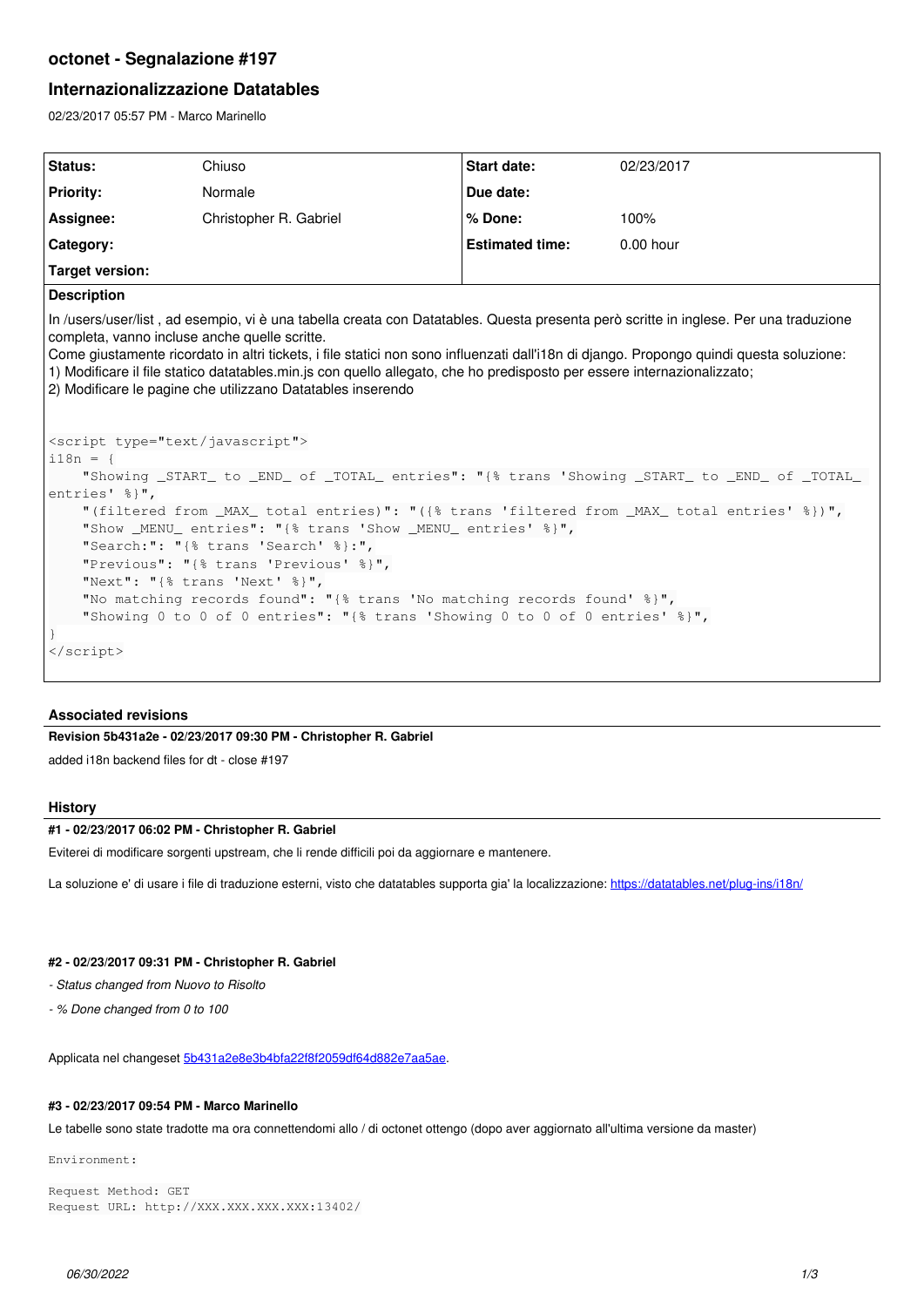```
Django Version: 1.8.16
Python Version: 3.4.2
Installed Applications:
['django.contrib.sessions',
  'django.contrib.messages',
  'whitenoise.runserver_nostatic',
  'django.contrib.staticfiles',
  'octonet',
  'hostqueue.apps.HostQueue',
  'firewall.apps.Firewall',
  'dhcp.apps.Dhcp',
  'dansguardian.apps.DansGuardian',
  'host.apps.Host',
  'polygen.apps.Polygen',
  'upgrade.apps.Upgrade',
  'asterisk.apps.Asterisk',
  'samba.apps.Samba',
  'users.apps.Users',
  'script.apps.Script',
  'quota.apps.Quota',
  'printers.apps.Printers',
  'auth.apps.Auth']
Installed Middleware:
['django.middleware.security.SecurityMiddleware',
  'whitenoise.middleware.WhiteNoiseMiddleware',
  'django.contrib.sessions.middleware.SessionMiddleware',
  'django.middleware.common.CommonMiddleware',
  'django.middleware.csrf.CsrfViewMiddleware',
  'django.middleware.locale.LocaleMiddleware',
  'octonet.middleware.AuthenticationMiddleware',
  'django.contrib.messages.middleware.MessageMiddleware',
  'django.middleware.clickjacking.XFrameOptionsMiddleware']
Traceback:
File "/usr/lib/python3/dist-packages/django/core/handlers/base.py" in get_response
   132.                     response = wrapped_callback(request, *callback_args, **callback_kwargs)
File "/usr/lib/python3/dist-packages/django/views/generic/base.py" in view
   71.             return self.dispatch(request, *args, **kwargs)
File "/usr/share/octonet/octonet/mixins.py" in dispatch
   105.         return super().dispatch(request, *args, **kw)
File "/usr/lib/python3/dist-packages/django/views/generic/base.py" in dispatch
 89.                        return handler(request, *args, **kwargs)
File "/usr/lib/python3/dist-packages/django/views/generic/base.py" in get
   158.         context = self.get_context_data(**kwargs)
File "/usr/share/octonet/octonet/views.py" in get_context_data
   141.         ctx['filesystems'] = root.get("filesystems")
File "/usr/lib/python3/dist-packages/octofuss/tree.py" in get
   50.         return self.lget(_tolist(path), **kw)
File "/usr/lib/python3/dist-packages/octofuss/tree.py" in lget
    157.         return self.tree.lget(self.root + path, **kw)
File "/usr/lib/python3/dist-packages/octofuss/xmlrpc.py" in lget
   60.         return self._wrap_call(self.server.get, "/".join(path))
File "/usr/lib/python3/dist-packages/octofuss/xmlrpc.py" in _wrap_call
  42.                 raise globals().get(name, UnknownException)(msg)
```
Exception Type: UnknownException at / Exception Value: 'filesystems'